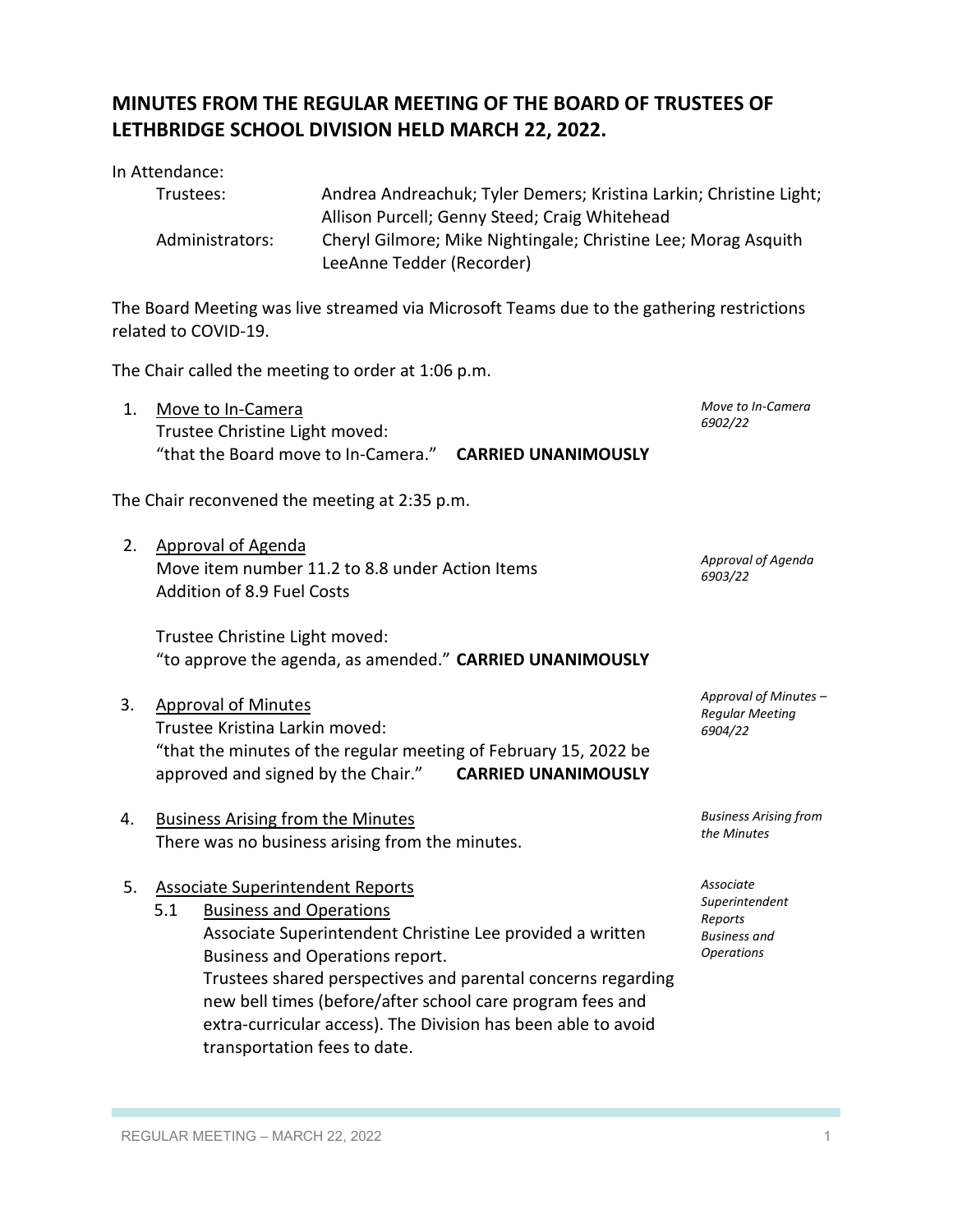| 5.2 | <b>Instructional Services</b><br>Associate Superintendent Morag Asquith provided a written<br>Instructional Services report.                                                                                                                                                                                                                          | <b>Instructional Services</b>                        |
|-----|-------------------------------------------------------------------------------------------------------------------------------------------------------------------------------------------------------------------------------------------------------------------------------------------------------------------------------------------------------|------------------------------------------------------|
| 5.3 | <b>Human Resources</b><br>Associate Superintendent Mike Nightingale provided a written<br>Human Resources report.                                                                                                                                                                                                                                     | <b>Human Resources</b>                               |
| 6.1 | 6. Superintendents Report<br><b>Board Priorities Report</b><br>Board Priorities were included in the agenda.                                                                                                                                                                                                                                          | Superintendents<br>Report<br><b>Board Priorities</b> |
| 6.2 | <b>Acknowledgements of Excellence</b><br>Immanuel Christian Elementary, École Agnes Davidson and<br>Lethbridge Christian schools were showcased.                                                                                                                                                                                                      | Acknowledgements of<br>Excellence                    |
| 6.3 | <b>COVID Highlights</b><br>The Board reviewed the current COVID context data.<br>Communications Officer Garrett Simmons will update the<br>Division website.                                                                                                                                                                                          | <b>COVID Highlights</b>                              |
| 6.4 | <b>Calendar of Events</b><br>Calendar of events were included in the agenda.<br><b>Additions:</b><br>Community Conversations on April 13, 2022 - 8:30 to 10 am @<br>YMCA (children can play while parents meet).<br>April 28 - Registered Apprenticeship Program evening<br>March 23 - Indigenous Education / ARAO Meetings<br>March 23 - ASBA Zone 6 | Calendar of Events                                   |
|     | Presentations<br>7.1 Edwin Parr Nominee<br>The Division Edwin Parr Nominee is Ashley Zrim, Grade 1<br>teacher at Senator Buchanan Elementary School. Ashley,<br>Principal Lenee Veres-Fyfe and Vice-Principal Bob White<br>attended the meeting.                                                                                                      | Presentations<br><b>Edwin Parr Nominee</b>           |
|     | 7.2 Provincial Champions<br>LCI and Chinook students won provincial championships in<br>wrestling and curling. Students and coaches were invited to the<br>meeting for recognition.                                                                                                                                                                   | <b>Provincial Champions</b>                          |
|     | 7.3 Intervention for Literacy and Numeracy (BOOST) / Curriculum<br>Karen Rancier (Director of Curriculum and Instruction), Bev                                                                                                                                                                                                                        | Intervention for<br><b>Literacy and Numeracy</b>     |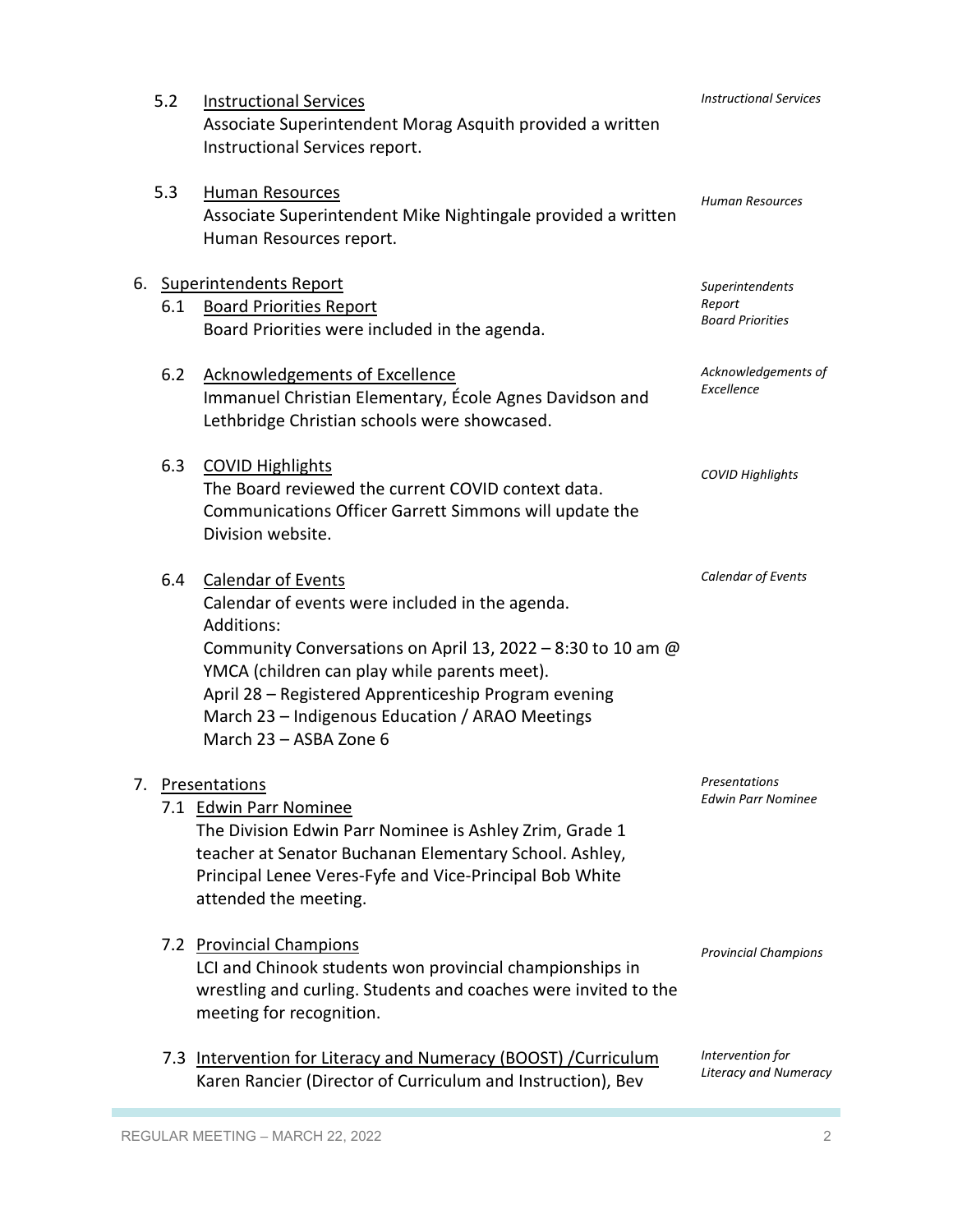|                                                                                                       |     | Smith (Literacy Lead Teacher), Michaela Demers (Numeracy<br>Lead Teacher) and BOOST teacher Julian Hazell, provided an<br>update for the Board of Trustees.           | (BOOST) / Curriculum<br>Update                                                                      |
|-------------------------------------------------------------------------------------------------------|-----|-----------------------------------------------------------------------------------------------------------------------------------------------------------------------|-----------------------------------------------------------------------------------------------------|
|                                                                                                       | 8.1 | 8. Action items<br><b>Policy Review</b><br>The Board reviewed the following policies:                                                                                 | <b>Action Items</b><br><b>Policy Review</b>                                                         |
|                                                                                                       |     | Trustee Craig Whitehead moved:<br>"to approve Policy 400.1.1 Sexual Orientation, Gender Identity<br>and Gender Expression, as amended."<br><b>CARRIED UNANIMOUSLY</b> | Policy 400.1.1 Sexual<br>Orientation, Gender<br><b>Identity and Gender</b><br>Expression<br>6905/22 |
|                                                                                                       |     | Trustee Craig Whitehead moved:<br>"to approve Policy 402.8.3 Employee Assistance and Wellness<br>Programs, as amended."<br><b>CARRIED UNANIMOUSLY</b>                 | Policy 402.8.3<br><b>Employee Assistance</b><br>and Wellness<br>Programs<br>6906/22                 |
|                                                                                                       |     | Trustee Craig Whitehead moved:<br>"to approve Policy 404.6 Cocurricular and Extra-Curricular<br><b>CARRIED UNANIMOUSLY</b><br>Honoraria, as amended."                 | Policy 404.6<br><b>Cocurricular Grants</b><br>and Honoraria<br>6907/22                              |
| <b>Meeting extension</b>                                                                              |     | <b>Meeting Extension</b><br>6908/22                                                                                                                                   |                                                                                                     |
| Trustee Christine Light moved:<br>"to extend the meeting beyond 6 p.m."<br><b>CARRIED UNANIMOUSLY</b> |     |                                                                                                                                                                       |                                                                                                     |
|                                                                                                       | 8.2 | <b>Board Budget Belief Statements</b><br>The Board Budget Belief Statements were reviewed at<br>Strategic Planning.                                                   | <b>Board Budget Belief</b>                                                                          |
|                                                                                                       |     | Trustee Christine Light moved:<br>"to approve the Board Budget Belief Statements for 2022-<br>2023, as presented."<br><b>CARRIED UNANIMOUSLY</b>                      | <b>Statements</b><br>6909/22                                                                        |
|                                                                                                       | 8.3 | 2023-2025 Capital Plan<br>Associate Superintendent Christine Lee reviewed the 2023-<br>2025 Capital Plan.                                                             | 2023-2025 Capital                                                                                   |
|                                                                                                       |     | Trustee Christine Light moved:<br>"to approve the 2023-2025 Capital Plan, as presented."<br><b>CARRIED UNANIMOUSLY</b>                                                | Plan<br>6910/22                                                                                     |

8.4 Victoria Park Upgrade Project Victoria Park Update Project was reviewed by the Board.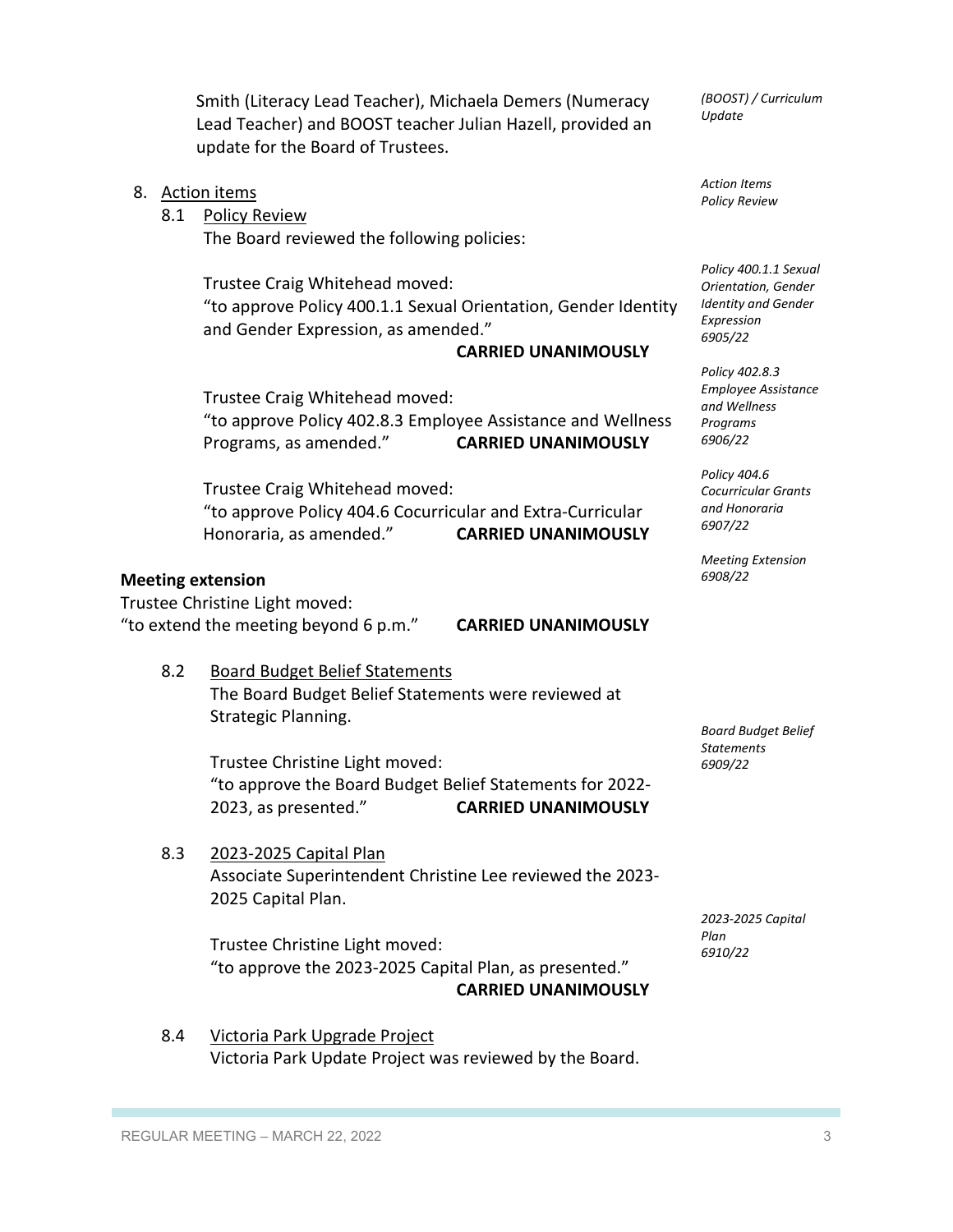Trustee Tyler Demers moved:

"that the Board approves that administration may proceed with the Victoria Park Upgrade project on a phased-in approach provided the project is approved for Capital Maintenance and Renewal (CMR) funding from the Alberta Government. The Board further authorizes administration to supplement the project with Infrastructure Maintenance and Renewal (IMR) Funding as required based on available funding." **CARRIED UNANIMOUSLY**

8.5 Full day all week Kindergarten

The Board discussed advocating for full day all week Kindergarten through ASBA Fall General Meeting.

Trustee Andrea Andreachuk moved:

"that the Board form a committee to work on writing a resolution to bring back to the Board and if they agree, to present at the ASBA Fall General Meeting for provincial government funding support full day all week Kindergarten."  **CARRIED UNANIMOUSLY**

Committee members will be Andrea, Craig, and Genny.

8.6 Curriculum Advocacy

The Board discussed advocating for curriculum postponement.

Trustee Kristina Larkin moved: "It is recommended that the Board write a letter to Minister LaGrange with a cc to all Board Chairs expressing dissatisfaction with the timelines and roll out of the curriculum." **CARRIED UNANIMOUSLY** Kristina, Morag and Cheryl will work toward an advocacy letter which will be shared with Board members prior to sending.

*Curriculum Delay Advocacy 6913/22*

*Full day all week Kindergarten advocacy*

*6912/22*

*Welcome Back Event*

8.7 Welcome Back Event

Executive Council shared traditions around welcoming staff back at the start of each school year. Trustees agreed on a come-and-go pancake breakfast with a Board message shared via video.

8.8 Public School Boards' Association of Alberta Trustee Craig Whitehead expressed interest in having trustees attend the PSBAA Spring General Assembly in June 2-4, 2022.

*Victoria Park Upgrade Project 6911/22*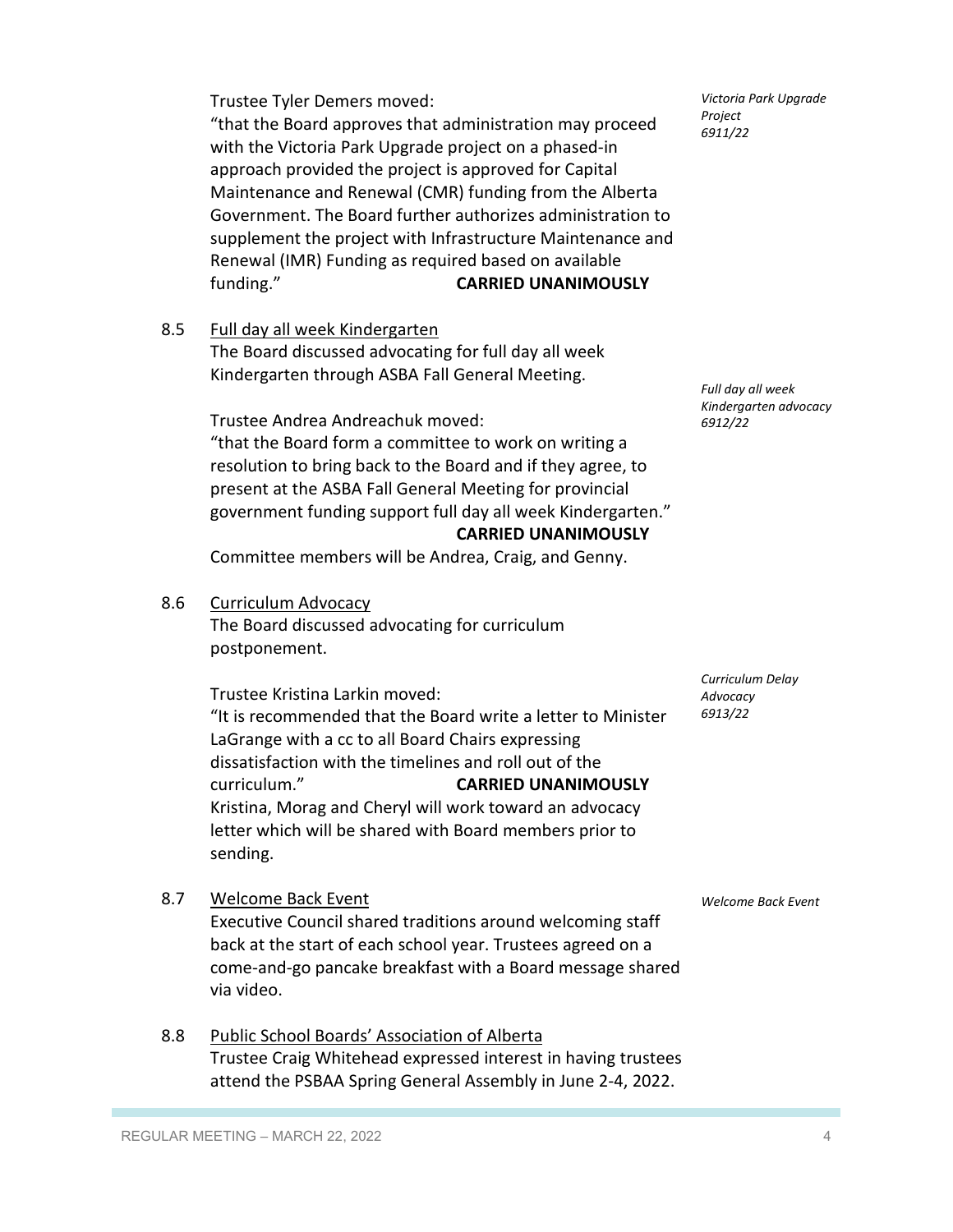Trustee Craig Whitehead moved: "that we send as many Trustees as would like to go to the PSBAA Spring General Assembly from June 2-4, 2022, with the intent of looking at further membership in the fall. This will come out of personal professional development funds." **CARRIED UNANIMOUSLY**

8.9 Letter to Minister LaGrange re Fuel Prices A letter was shared with the Board for consideration of advocating for assistance with rising fuel costs.

Trustee Craig Whitehead moved:

"that the Board Chair write a letter on behalf of Lethbridge School Division to Minister LaGrange requesting that Alberta Education reimplement the fuel price contingency fund to support school divisions with the fluctuating costs of fuel." **CARRIED UNANIMOUSLY**

*Fuel Costs 6915/22* 

*Public Forum*

*Division Highlights*

*PSBAA 6914/22* 

9. Public Forum - none

10. Division Highlights

Tyler Demers attended G.S. Lakie's Unite performance. Kristina Larkin was connected to students to discuss racism and oppression.

Andrea Andreachuk attended Westminster's virtual pink shirt day, a speech competition, saw Bobbie Fox recognition, 100 days of school, Churchill's Shrek, saw Unite, Indigenous Education presentation, and General Stewart's St. Patrick's Day celebration. Genny Steed highlighted the LCI interactions with students and parents, school council meeting and dance show Awakening. Craig Whitehead noted that he had technical difficulties while on vacation and shared appreciation for our education system. Christine Light attended LCI's dance program Awakening, school council meetings, Community Conversations, and took puppies to Churchill's wellness room.

Allison Purcell attended the curling provincials, wresting provincials were shared, Lakeview school council meeting, Nicholas Sheran school council, Indigenous Education presentation, and Community Conversations.

11. Board Chair Report 11.1 Community Conversations

The next event will be held Wednesday, April 13, 2022 from

*Board Chair Report Community Conversations*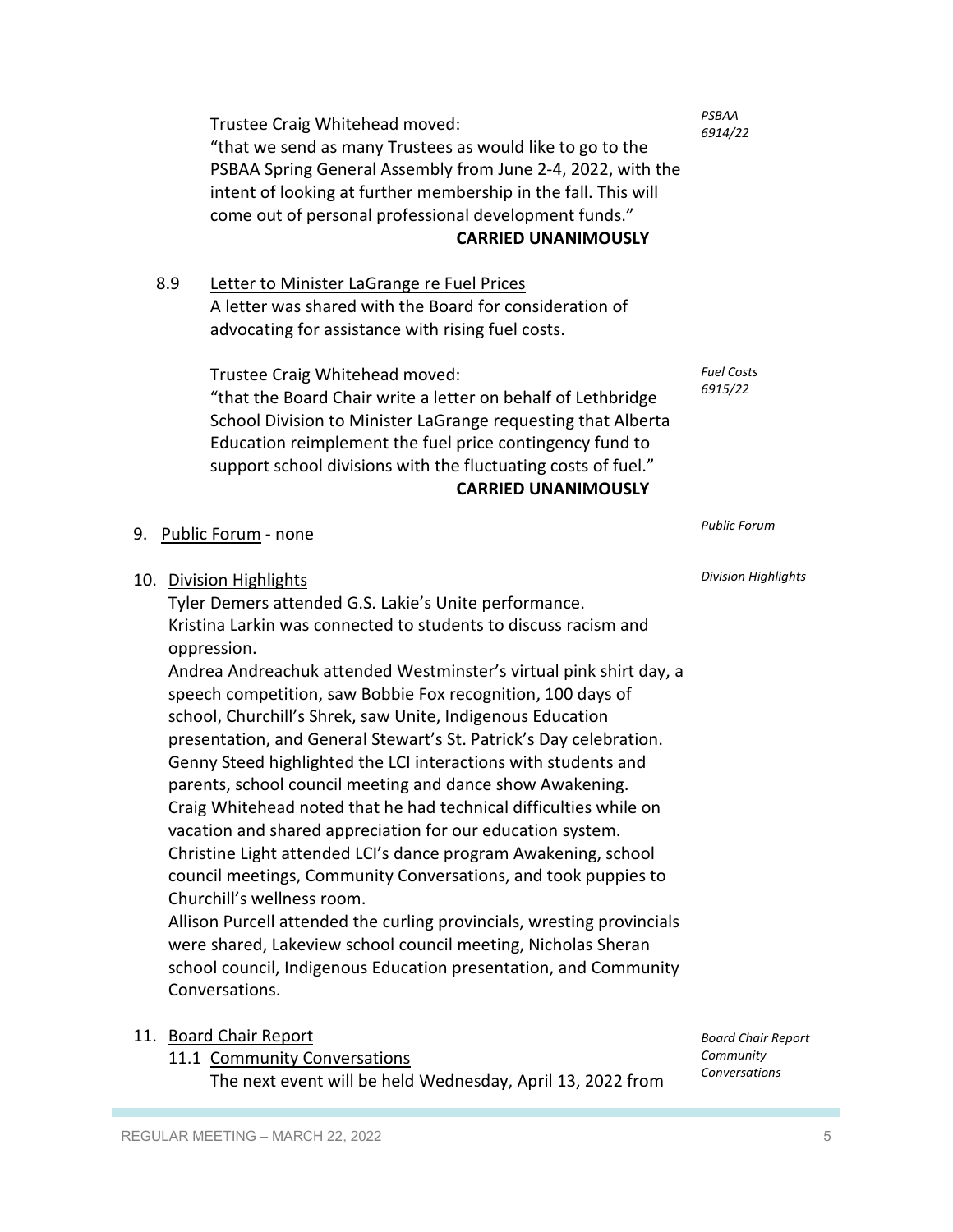8:30 to 10:00 am at the YMCA with a play area for children. Trustees shared their perspectives from the March event. Thank you to Boys and Girls Club of Lethbridge Youth Centre for the space and snacks.

|                             | 11.2 Structure of Board Meetings<br>Board members discussed the possibility of having members of<br>the public attend Board meetings in-person starting in April<br>2022. Teams will remain available. | Structure of Board<br><b>Meetings</b>              |  |
|-----------------------------|--------------------------------------------------------------------------------------------------------------------------------------------------------------------------------------------------------|----------------------------------------------------|--|
|                             | 11.3 ASBA Spring General Meeting<br>Board Chair Allison Purcell spoke to the ASBA Spring General<br>Meeting held June 6-7, 2022.                                                                       | <b>ASBA Spring General</b><br>Meeting              |  |
|                             | 11.4 Board Funding Support to School Councils<br>The Board discussed current funding support to school<br>councils. The \$250 is flexible for School Council use for parent<br>engagement.             | <b>Board Funding Support</b><br>to School Councils |  |
| 12. Reports                 |                                                                                                                                                                                                        |                                                    |  |
|                             | 12.1 Policy Advisory Committee<br>Trustee Craig Whitehead provided a written report from the<br>Policy Advisory Committee meeting held March 2, 2022.                                                  | Reports<br><b>Policy Advisory</b>                  |  |
|                             | 12.2 Division School Council<br>Trustee Christine Light provided an oral report from the<br>Division School Council meeting held March 7, 2022.                                                        | <b>Division School Council</b>                     |  |
|                             | 12.3 Facilities Committee<br>Trustee Tyler Demers provided a written report from the<br>Facilities Committee meeting held March 7, 2022.                                                               | <b>Facilities</b>                                  |  |
|                             | 12.4 Poverty Intervention Committee<br>Trustee Kristina Larkin provided a written report from the<br>Poverty Intervention Committee meeting held March 15, 2022.                                       | Poverty Intervention                               |  |
| 13. Correspondence Received |                                                                                                                                                                                                        |                                                    |  |
| 13.1                        | Education Minister - Feb 15 2022<br>13.2 Education Minister - Mar 4 2022<br>13.3<br>Infrastructure Minister – Mar 10 2022                                                                              | Correspondence<br>Received                         |  |
| 14. Correspondence Sent     |                                                                                                                                                                                                        |                                                    |  |
| 14.1                        | Melcor Developments - Mar 17 2022                                                                                                                                                                      | Correspondence Sent                                |  |